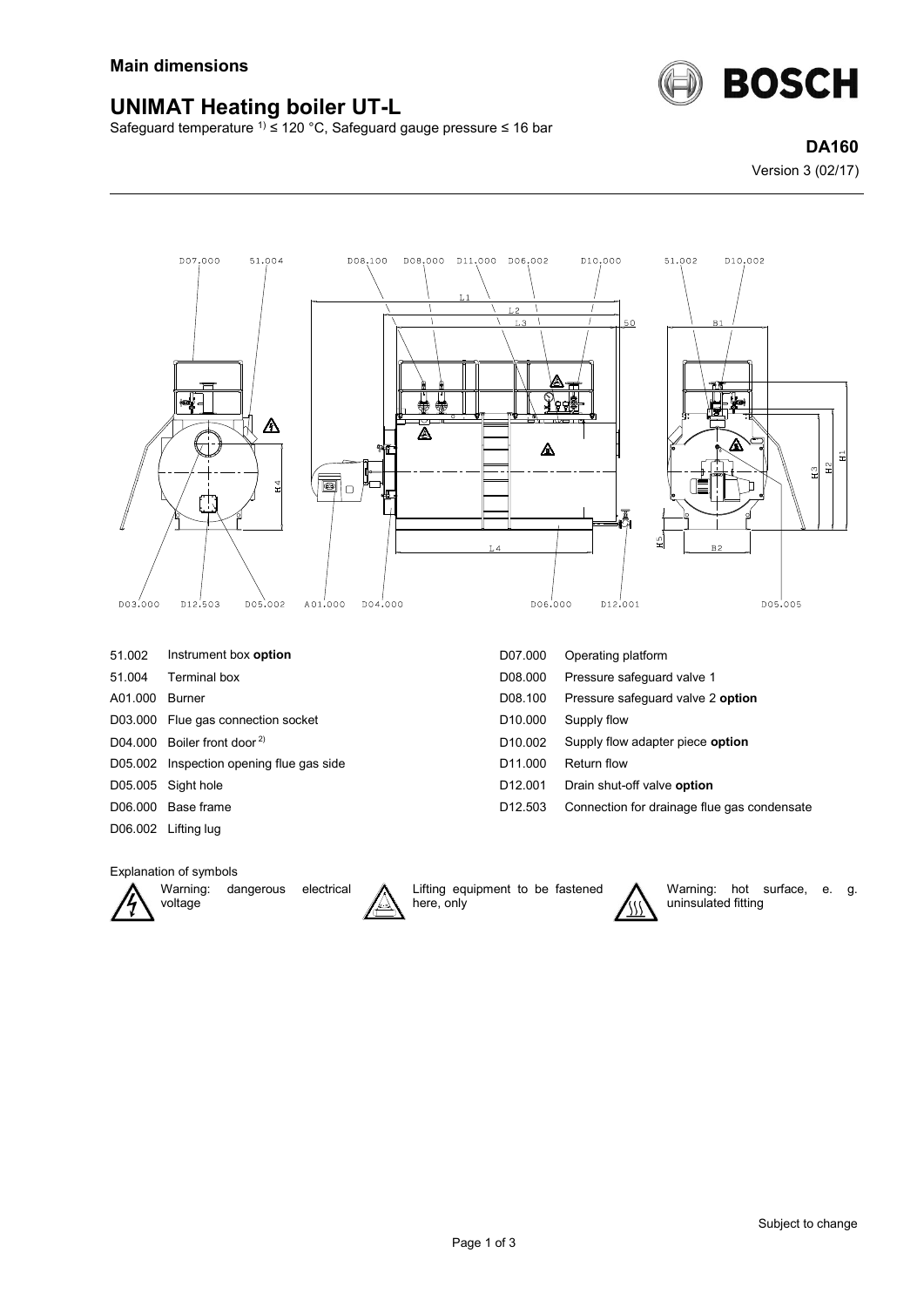

Safeguard temperature <sup>1)</sup> ≤ 120 °C, Safeguard gauge pressure ≤ 16 bar



**DA160** Version 3 (02/17)

| <b>UNIMAT Heating</b><br>boiler UT-L | Max.<br>capacity | Dimension(s)   |                |       |           |                |                          |      | Flue gas<br>connection | Base frame     |           |                |
|--------------------------------------|------------------|----------------|----------------|-------|-----------|----------------|--------------------------|------|------------------------|----------------|-----------|----------------|
|                                      |                  | L <sub>1</sub> | L <sub>2</sub> | $L_3$ | <b>B1</b> | H <sub>1</sub> | H <sub>2</sub>           | H 3  | H4                     | L <sub>4</sub> | <b>B2</b> | H <sub>5</sub> |
|                                      |                  | 3)             |                |       |           | 5)             |                          | 7)   |                        |                |           | U-             |
|                                      |                  |                |                |       |           |                |                          |      |                        |                |           | profile        |
| Type                                 | kW               | [mm]           | [mm]           | [mm]  | [mm]      | [mm]           | [mm]                     | [mm] | [mm]                   | [mm]           | [mm]      | [mm]           |
| UT-L 1                               | 650              | 3135           | 2295           | 2040  | 1174      | 2152           | 1540                     | 1460 | 1055                   | 1750           | 710       | 120            |
| UT-L <sub>2</sub>                    | 750              | 3516           | 2680           | 2425  | 1324      | 2302           | 1695                     | 1610 | 1180                   | 2100           | 910       | 120            |
| UT-L 4                               | 1000             | 3516           | 2680           | 2425  | 1324      | 2302           | 1695                     | 1610 | 1180                   | 2100           | 910       | 120            |
| UT-L 6                               | 1000             | 3786           | 2950           | 2695  | 1424      | 2402           | 1795                     | 1710 | 1240                   | 2350           | 910       | 120            |
| UT-L 8                               | 1250             | 4056           | 3220           | 2960  | 1524      | 2502           | 1895                     | 1810 | 1340                   | 2560           | 930       | 160            |
| <b>UT-L 10</b>                       | 1350             | 3786           | 2950           | 2695  | 1424      | 2402           | 1795                     | 1710 | 1240                   | 2350           | 910       | 120            |
| <b>UT-L 12</b>                       | 1500             | 4511           | 3675           | 3420  | 1574      | 2552           | 1950                     | 1860 | 1350                   | 3060           | 1130      | 160            |
| <b>UT-L 14</b>                       | 1900             | 4092           | 3220           | 2960  | 1524      | 2502           | 1895                     | 1810 | 1340                   | 2560           | 930       | 160            |
| <b>UT-L 16</b>                       | 2000             | 4597           | 3725           | 3465  | 1674      | 2652           | 2050                     | 1960 | 1415                   | 3060           | 1130      | 160            |
| <b>UT-L 18</b>                       | 2500             | 4654           | 3675           | 3420  | 1574      | 2552           | 1950                     | 1860 | 1350                   | 3060           | 1130      | 160            |
| <b>UT-L 20</b>                       | 2500             | 5054           | 4075           | 3820  | 1724      | 2702           | 2100                     | 2010 | 1490                   | 3410           | 1150      | 200            |
| <b>UT-L 22</b>                       | 3000             | 5748           | 4570           | 4250  | 1824      | 2817           | 2200                     | 2110 | 1500                   | 3920           | 1260      | 220            |
| <b>UT-L 24</b>                       | 3050             | 4746           | 3725           | 3465  | 1674      | 2667           | 2050                     | 1960 | 1415                   | 3060           | 1130      | 160            |
| <b>UT-L 26</b>                       | 3500             | 5878           | 4700           | 4380  | 1924      | 2917           | 2300                     | 2210 | 1600                   | 3920           | 1510      | 220            |
| <b>UT-L 28</b>                       | 3700             | 5266           | 4075           | 3820  | 1724      | 2717           | 2100                     | 2010 | 1490                   | 3410           | 1150      | 200            |
| <b>UT-L 30</b>                       | 4200             | 5748           | 4570           | 4250  | 1824      | 2817           | 2200                     | 2110 | 1500                   | 3920           | 1260      | 220            |
| <b>UT-L 32</b>                       | 4250             | 6268           | 5090           | 4770  | 2124      | 3117           | 2505                     | 2410 | 1750                   | 4280           | 1510      | 220            |
| <b>UT-L 34</b>                       | 5200             | 6248           | 4700           | 4380  | 1924      | 3007           | 2300                     | 2210 | 1600                   | 3920           | 1510      | 220            |
| <b>UT-L 36</b>                       | 5250             | 6868           | 5320           | 5000  | 2274      | 3357           | 2655                     | 2560 | 1850                   | 4480           | 1520      | 240            |
| UT-L 38 <sup>6)</sup>                | 6000             | 6855           | 5520           | 5200  | 2424      | 3507           |                          | 2710 | 2000                   | 4650           | 1610      | 240            |
| <b>UT-L 40</b>                       | 6500             | 7005           | 5090           | 4770  | 2124      | 3207           | 2505                     | 2410 | 1750                   | 4280           | 1510      | 220            |
| <b>UT-L 42</b>                       | 7700             | 7235           | 5320           | 5000  | 2274      | 3462           | 2655                     | 2560 | 1850                   | 4480           | 1520      | 240            |
| UT-L 44 <sup>6)</sup>                | 8000             | 7662           | 5980           | 5655  | 2574      | 3762           | $\mathbf{r}$             | 2875 | 2100                   | 5050           | 1630      | 280            |
| UT-L 46 <sup>6)</sup>                | 9300             | 7435           | 5520           | 5200  | 2424      | 3612           | $\frac{1}{2}$            | 2710 | 2000                   | 4650           | 1610      | 240            |
| UT-L 48 <sup>6)</sup>                | 10000            | 8285           | 6315           | 5990  | 2724      | 3912           | $\blacksquare$           | 3010 | 2200                   | 5320           | 1890      | 280            |
| UT-L 50 <sup>6)</sup>                | 11200            | 8121           | 5980           | 5655  | 2574      | 3947           | $\blacksquare$           | 2875 | 2100                   | 5050           | 1630      | 280            |
| UT-L 52 <sup>6)</sup>                | 12000            | 9086           | 7050           | 6725  | 2924      | 4297           | $\overline{\phantom{a}}$ | 3239 | 2440                   | 6000           | 1890      | 280            |
| UT-L 54 <sup>6)</sup>                | 12600            | 8456           | 6315           | 5990  | 2724      | 4097           | $\overline{\phantom{a}}$ | 3010 | 2200                   | 5320           | 1890      | 280            |
| UT-L 56 <sup>6)</sup>                | 14000            | 9566           | 7530           | 7170  | 3224      | 4597           | $\overline{\phantom{a}}$ | 3542 | 2600                   | 6390           | 2100      | 320            |
| UT-L 58 <sup>6)</sup>                | 14700            | 9086           | 7050           | 6725  | 2924      | 4377           | $\overline{\phantom{a}}$ | 3239 | 2440                   | 6000           | 1890      | 280            |
| UT-L 60 <sup>6)</sup>                | 16400            | 9566           | 7530           | 7170  | 3224      | 4677           | $\overline{\phantom{a}}$ | 3542 | 2600                   | 6390           | 2100      | 320            |
| UT-L 62 <sup>6)</sup>                | 17500            | 9227           | 7980           | 7620  | 3424      | 4877           | $\overline{a}$           | 3770 | 2820                   | 6790           | 2100      | 320            |
| UT-L 64 <sup>6)</sup>                | 19200            | 9227           | 7980           | 7620  | 3424      | 4877           |                          | 3770 | 2820                   | 6790           | 2100      | 320            |